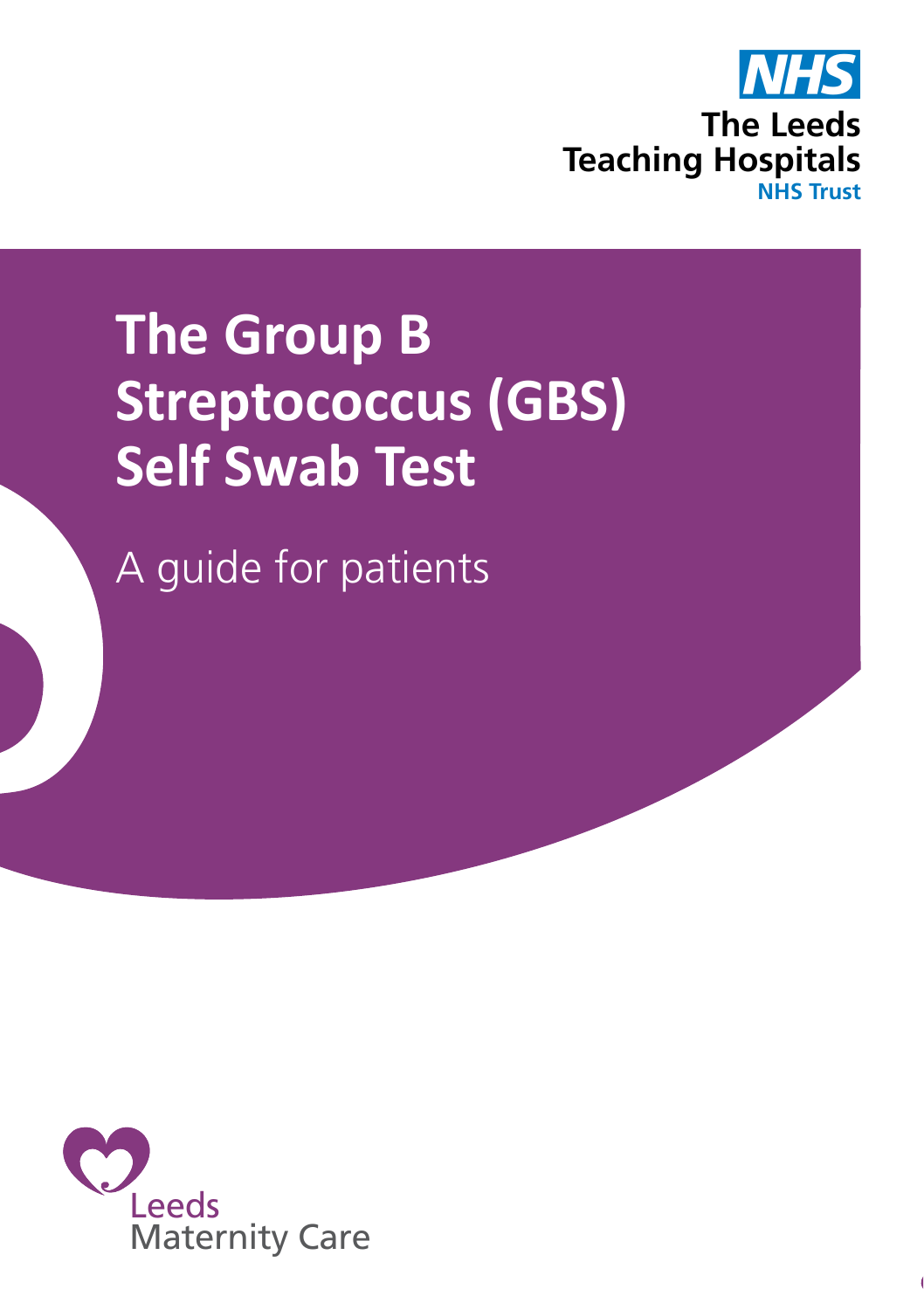# **Why have I been asked to do a GBS self swab test?**

Testing for GBS is not routinely offered to pregnant women in the UK.

If you had GBS in a previous pregnancy and your baby was not affected by GBS, you will be offered a self swab test which will tell you whether you are carrying GBS in this pregnancy. Testing is carried out between 35-37 weeks of pregnancy.

This is because there is a 1 in 2 chance that you will be carrying GBS again in this pregnancy. If this test result is positive, then the chance of your baby developing an infection is 1 in 400 and so you will be offered antibiotics via a drip in labour.

If your swab results show you're not carrying GBS, then the risk of your baby developing a GBS infection is much lower (1 in 5000). Antibiotics would not be offered in labour.

# **When to perform the GSB self swab test**

You will be required to perform the GBS self swab test on the morning of your 36 week antenatal appointment. Please follow the instructions in this leaflet.

Please remember to hand-in your completed test at your 36 week antenatal appointment.

### **How to use the self swab**



**1.**

Please wash your hands before you begin. Take the cap off the end of your self swab and insert the cotton end 2cm into the vagina.

#### **2.**

Using the same swab, remove it from the vagina and insert in 1cm into your back passage.



**3.**

Place the swab back into the tube and click the cap. Once this step is complete you may now re-wash your hands. Place the completed swab in the clear plastic bag provided.